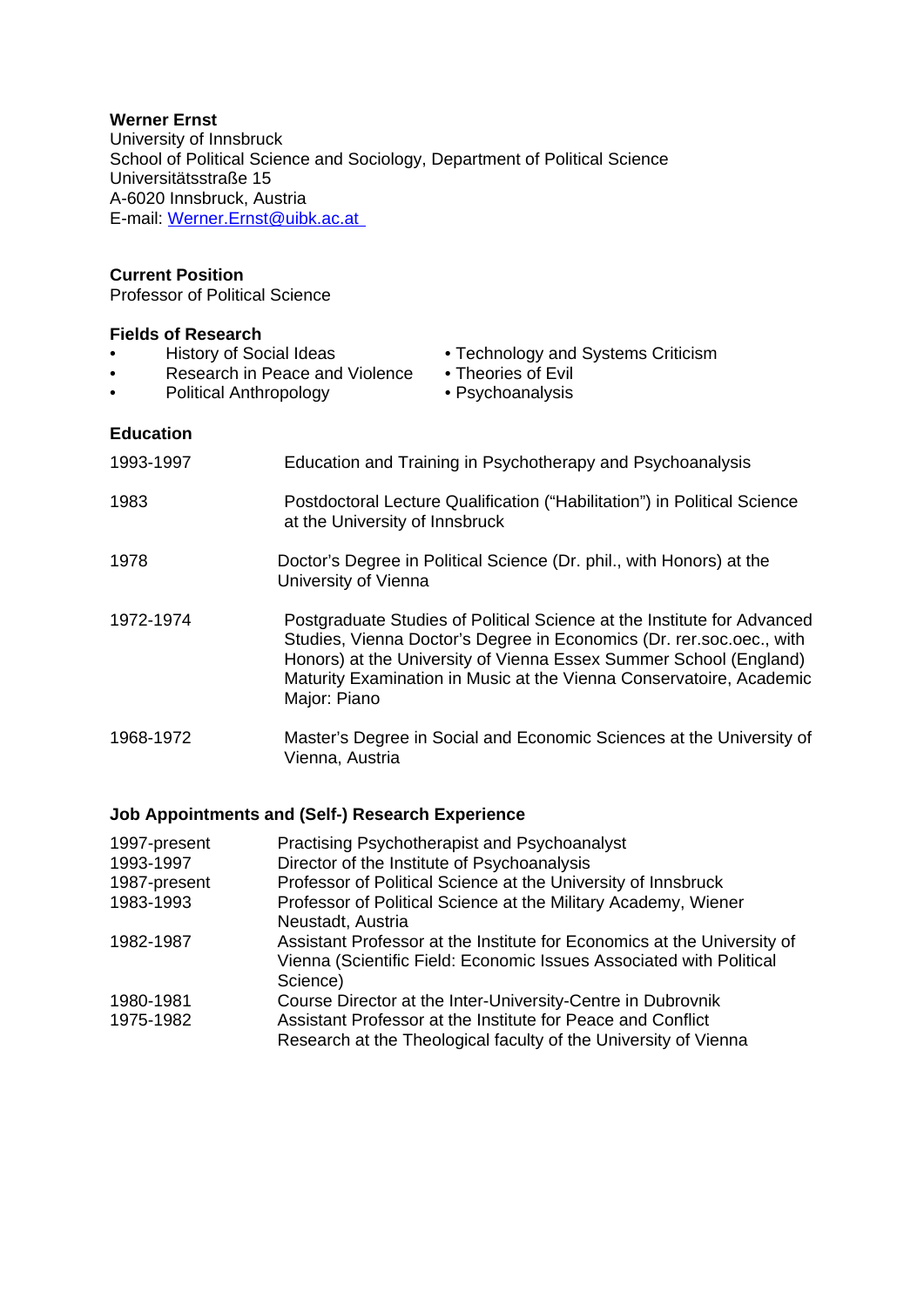## **External Research Experience**

| 1994          | <b>Tulane University</b>        |
|---------------|---------------------------------|
| 1992 and 1993 | <b>Arizona State University</b> |
| 1990          | <b>New York University</b>      |
| 1989 and 1990 | <b>Harvard University</b>       |
| 1988 and 1989 | University of New Orleans       |
|               |                                 |

## **Honors and Awards**

| 1990 | Verleihung des Akademieringes in Gold an der |
|------|----------------------------------------------|
|      | Theresianischen                              |
|      | Militärakademie                              |
| 1979 | Theodor-Körner-Preis                         |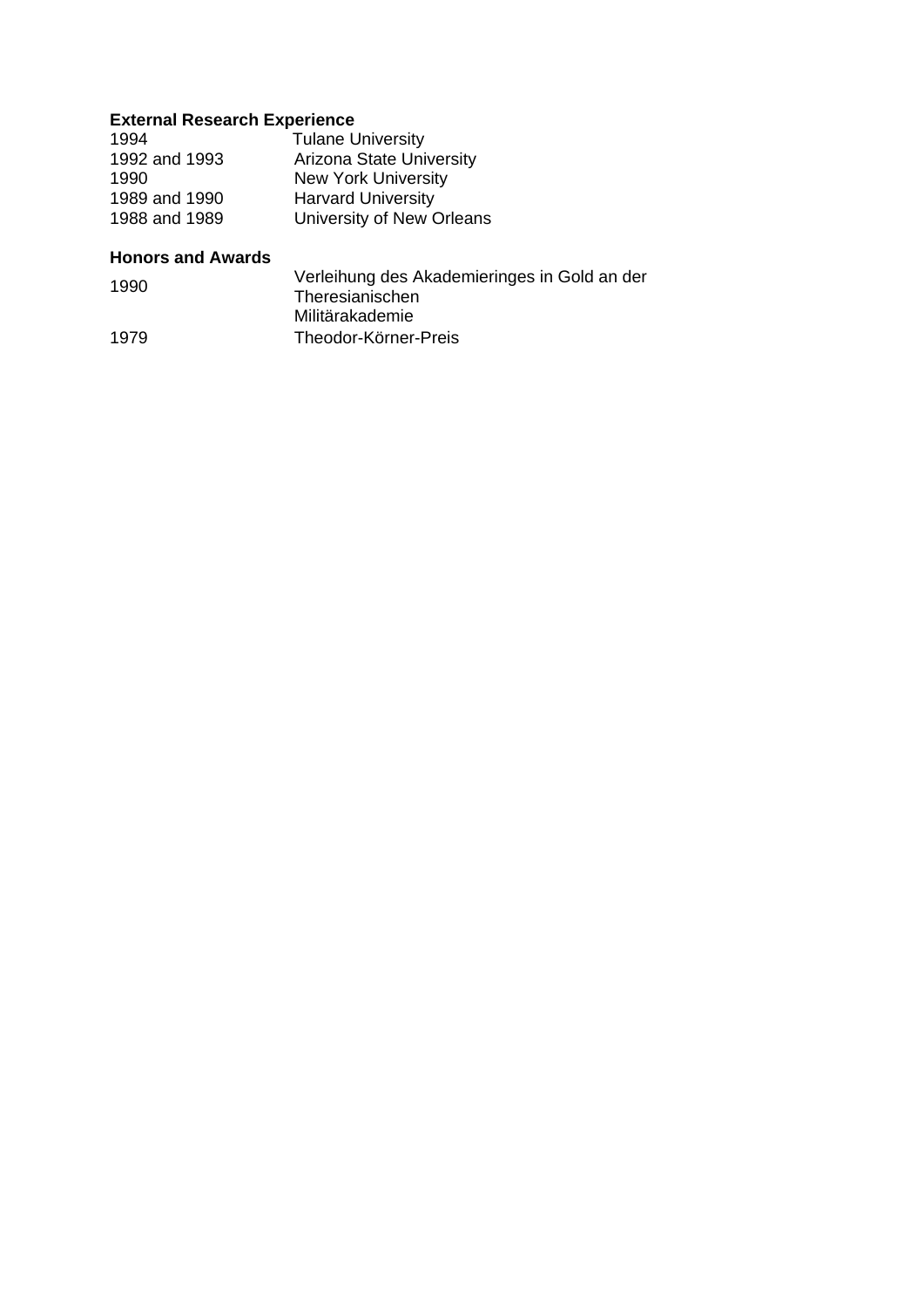# **CURRICULUM VITAE**

**Prof. Mag. DDr. Werner Ernst,** born in 1947, studies of Social and Economic Sciences (Economics), (Sozial-und Wirtschaftswisenschaften), at the University of Vienna, graduation in 1972. Studies of Political Sciences (Politikwissenschaft) at the Institute for Advanced Studies and Scientific Research (Institut für Höhere Studien und Wissenschaftliche Forschung), Vienna, 1972-1974. Conferral of the degree Doctor rerum socialium oeconomicarumque in 1974 (with honors); Essex Summer School (England) in 1974 and 1975. Studies of Music, academic major: piano (Master of Arts in 1974). Studies of Political Sciences and Philosophy (Politikwissenschaft und Philosophie) at the University of Vienna, conferral of the degree Doctor of Philosophy in 1978 (with honors).

As of 1975, Assistant Professor at the Institute for Peace and Conflict Research (Senatsinstitut für Friedensforschung) at the University of Vienna, lecturer for Peace and Conflict Research. As for the summer term of 1976, regular lectures at the Faculty of Social and Economic Sciences (Political Sciences) (sozial-und wirtschaftswissenschaftliche Fakultät (Politikwissenschaft)) at the University of Innsbruck.

Award of the Theodor-Körner-Prize in 1979. Course director at the Inter-University-Center in Dubrovnik in October 1980 and October 1981. As of November 1982, Assistant Professor at the Institute for Economics (Institut für Wirtschaftswissenschaften) at the University of Vienna (scientific field: Economic Issues Associated with Political Sciences). Habilitation (venia legendi) in 1983.

As of November 1983, lecturer for History of Political Theories and Ideas (Politische Ideengeschichte) at the University of Innsbruck. Regular lectures on Peace and Conflict Research continued at the University of Vienna. In 1986, Head of the Department "Political Theory and History of Political Ideas" ("Politische Theorie und Ideengeschichte") at the Department for Political Science (Institut für Politikwissenschaft) at the University of Innsbruck. As of March 1, 1987, Professor of Political Sciences at the University of Innsbruck. Head of the Institute for Political Sciences from 1989 to 1990.

Research activities at the following U. S. universities: University of New Orleans (UNO, 1988, 1989), Harvard University (1989, 1990), New York University (NYU, 1990), Arizona State University (ASU, 1992, 1993), and Tulane University 1994. Research fields: theories and political ideas in social sciences, peace research, theory of science and knowledge, law and ethics criticism, aesthetics, technology and systems criticism, psychoanalyses. As of 1993 education and training in psychotherapy and psychoanalyses. Director of the institute of psychoanalysis (Seefeld). As of 1997 psychotherapist and psychoanalyst.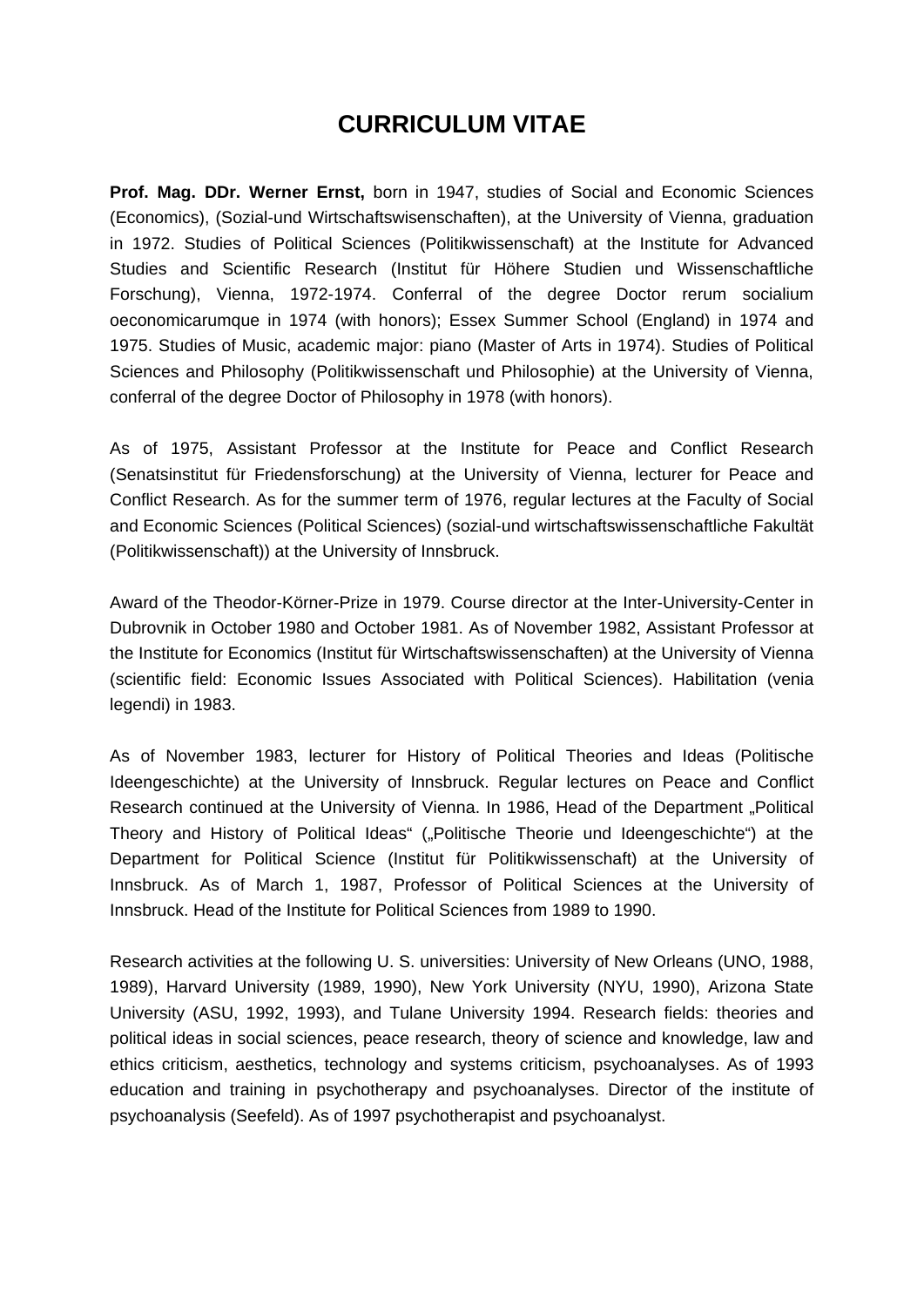## **CURRICULUM VITAE**

**Prof. Mag. DDr. Werner Ernst**, geb. 1947, Studium der Sozial-und Wirtschaftswissenschaften (Volkswirtschaft) an der Universität Wien, Magister 1972, Studium der Politikwissenschaft am Institut für Höhere Studien und Wissenschaftliche Forschung in Wien 1972-1974, Dr. rer. soc. oec. 1974 (prom. Mit Auszeichnung), Essex Summer School (England) 1974, 1975. Musikstudium im Hauptfach Klavier (staatliche Reifeprüfung 1974), Studium der Politikwissenschaft und Philosophie an der Universität Wien, Dr. phil 1978 (prom. mit Auszeichnung).

Ab 1975 Univ.-Assistent am Senatsinstitut für Friedensforschung der Universität Wien. Seit 1976 auch Univ.-Lektor an der sozial-und wirtschaftswissenschaftlichen Fakultät der Universität Innsbruck (Politikwissenschaft).

Theodor-Körner-Preis 1979. Kursdirektor am Inter-University-Center in Dubrovnik 1980 und 1981. 1982 Univ.-Assistent am Institut für Wirtschaftswissenschaften der Universität Wien (Forschungsbereich: ökonomische Problemstellungen in Verbindung mit Politikwissenschaft).

1983 Habilitation an der Universität Innsbruck, Univ.-Dozent für politische Ideengeschichte. Weiterhin regelmäßig Lehrveranstaltungen aus Friedensforschung an der Universität Wien. 1983 (bis 1987) Dozent an der Theresianischen Militärakademie Wiener Neustadt. 1986 Leiter der Abteilung "Politische Theorie und Ideengeschichte" am Institut für Politikwissenschaft der Universität Innsbruck. Ab 1.3.1987 Univ.-Prof., Vorstand des Instituts für Politikwissenschaft 1989-1990.

Forschungsaufenthalte an den amerikanischen Universitäten UNO (University of New Orleans, 1988 u. 1989), Harvard-University (1989, 1990). NYU (New York University, 1990), ASU (Arizona State University, 1992, 1993), Tulane-University (New Orleans, 1994).

Forschungsschwerpunkte: sozialwissenschaftliche Theorien und politische Ideengeschichte, Gewalt-und Negativitätsforschung, Theorien des Bösen, Wissenschaftstheorie, allgemeine Gesellschaftslehre, Kritik an Recht und Moral, Kunstphilosophie, Technik-und Systemkritik.

Seit 1993 Ausbildung in Psychoanalyse. Eigener Forschungsbereich "psychoanalytische Sozialforschung". Leiter des Instituts für Psychoanalyse und Energieausgleich. Seit 1997 Psychotherapeut und Psychoanalytiker in freier Praxis. Seit 1998 Mitarbeit am Arbeitskreis